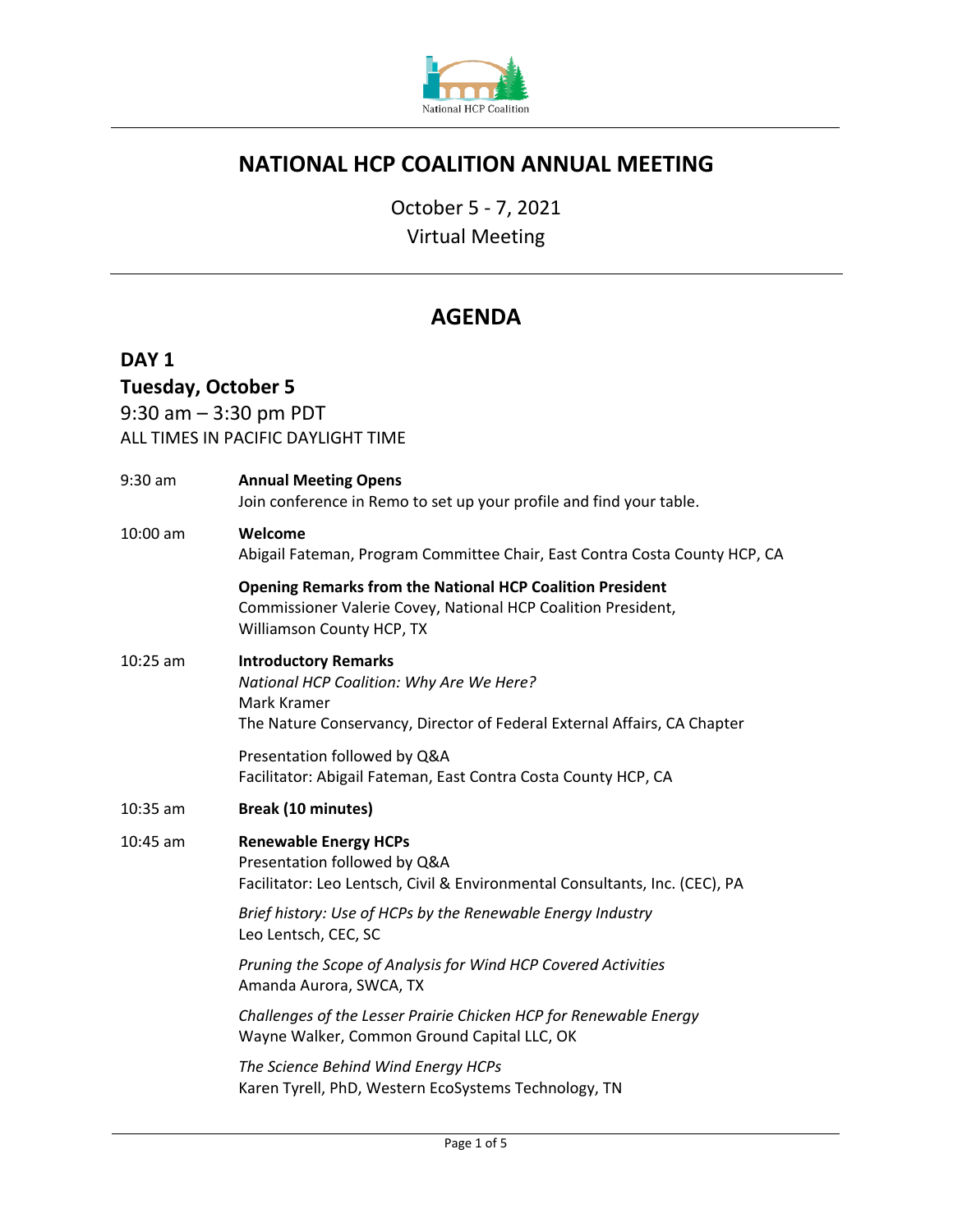

# **DAY 1 Tuesday, October 5**

9:30 am – 3:30 pm PDT ALL TIMES IN PACIFIC DAYLIGHT TIME

| 11:55 pm  | <b>Break (15 minutes)</b>                                                                                                                       |
|-----------|-------------------------------------------------------------------------------------------------------------------------------------------------|
| 12:10 pm  | <b>HCP Amendments and Renewals</b><br>Presentations followed by Q&A<br>Facilitator: Terah Donovan, Environmental Science Associates, CA         |
|           | Overview of the HCP Amendment and Permit Renewals Process<br>David Zippin, PhD, ICF, CA                                                         |
|           | Coachella Valley MSCP Amendment<br>Katie Barrows, Coachella Valley HCP, CA                                                                      |
| 12:50 pm  | <b>Break (15 minutes)</b>                                                                                                                       |
| 1:05 pm   | <b>Highlighted HCP</b><br>Presentations followed by Q&A<br>Facilitator: Heather Dyer, Upper Santa Ana River HCP, CA                             |
|           | Placer County Conservation Plan - HCP/NCCP and More!<br>Gregg McKenzie, Placer County HCP, CA                                                   |
| $1:25$ pm | <b>USFWS Updates from Headquarters</b><br>Presentations followed by Q&A<br>Facilitator: Heather Dyer, Upper Santa Ana River HCP, CA             |
|           | Latest from USFWS Leadership<br>Gary Frazer, Assistant Director - Ecological Services, U.S. Fish and Wildlife Service<br>Washington, DC         |
|           | U.S. Fish and Wildlife Service Update<br>Trish Adams, National Habitat Conservation Planning Coordinator, U.S. Fish and<br>Wildlife Service, VA |
|           | <b>Section 6 Grants Update</b><br>Kelly Niland, Grants Administrator, U.S. Fish and Wildlife Service, VA                                        |
| $2:15$ pm | <b>Wrap Up and Social Hour</b><br>Abigail Fateman, Program Committee Chair, East Contra Costa County HCP, CA                                    |
| 3:30 pm   | <b>Social Hour End</b>                                                                                                                          |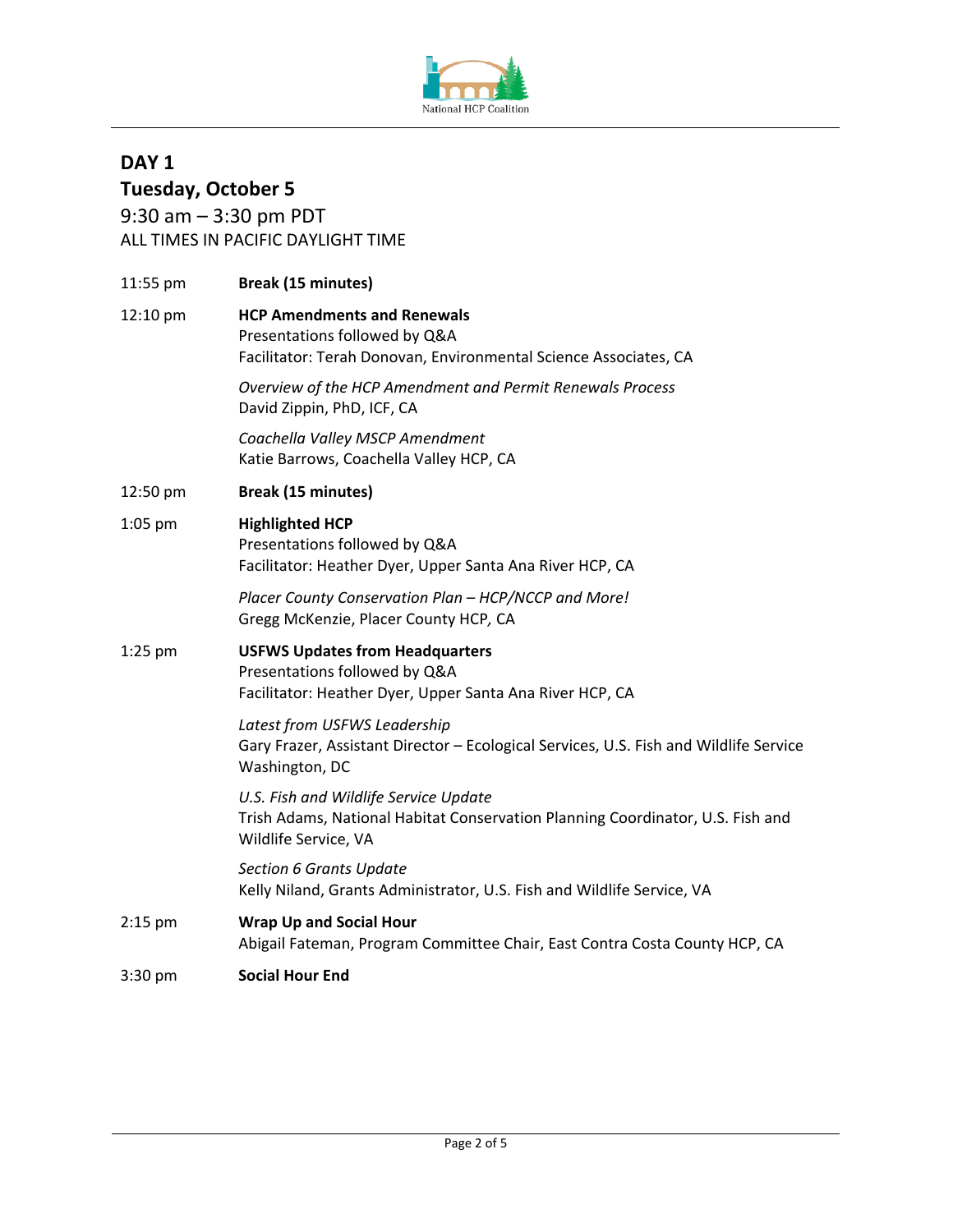

# **DAY 2 Wednesday, October 6, 2021**

9:30 am – 3:30 pm PDT ALL TIMES IN PACIFIC DAYLIGHT TIME

|            | <b>Annual Meeting opens</b><br>Join the Annual Meeting in Remo to set up your profile and find a table.                                                                                         |
|------------|-------------------------------------------------------------------------------------------------------------------------------------------------------------------------------------------------|
| 10:00 am   | Welcome<br>Abigail Fateman, Program Committee Chair, East Contra Costa County HCP, CA                                                                                                           |
|            | Report from NHCPC Board of Directors: Coalition Year in Review<br>Terah Donovan, Board Secretary, ESA, CA                                                                                       |
| $10:15$ am | Keynote Speaker: Lynn Scarlett<br>The Nature Conservancy, Chief External Affairs Officer<br>Thinking Big, Acting Smart, Working Together--The Potential of Habitat<br><b>Conservation Plans</b> |
|            | Presentation followed by Q&A<br>Facilitator: Abigail Fateman, East Contra Costa County HCP, CA                                                                                                  |
| $11:00$ am | <b>Break (10 minutes)</b>                                                                                                                                                                       |
|            |                                                                                                                                                                                                 |
| $11:10$ am | <b>Highlighted HCPs</b><br>Presentations followed by Q&A<br>Facilitator: Chris Chaput, Thurston County HCP, WA                                                                                  |
|            | Fur trapping - Lynx incidental trapping in Maine<br>Mark McCollough, USFWS, ME                                                                                                                  |
|            | Piping plover and beach use -Massachusetts<br>Susi von Oettingen, USFWS, MA<br>Carolyn Mostello, Massachusetts Division of Fisheries and Wildlife, MA                                           |
|            | Prairie Dog HCP, UT<br>Barbara Sugarman, Utah Division of Wildlife Resources, UT                                                                                                                |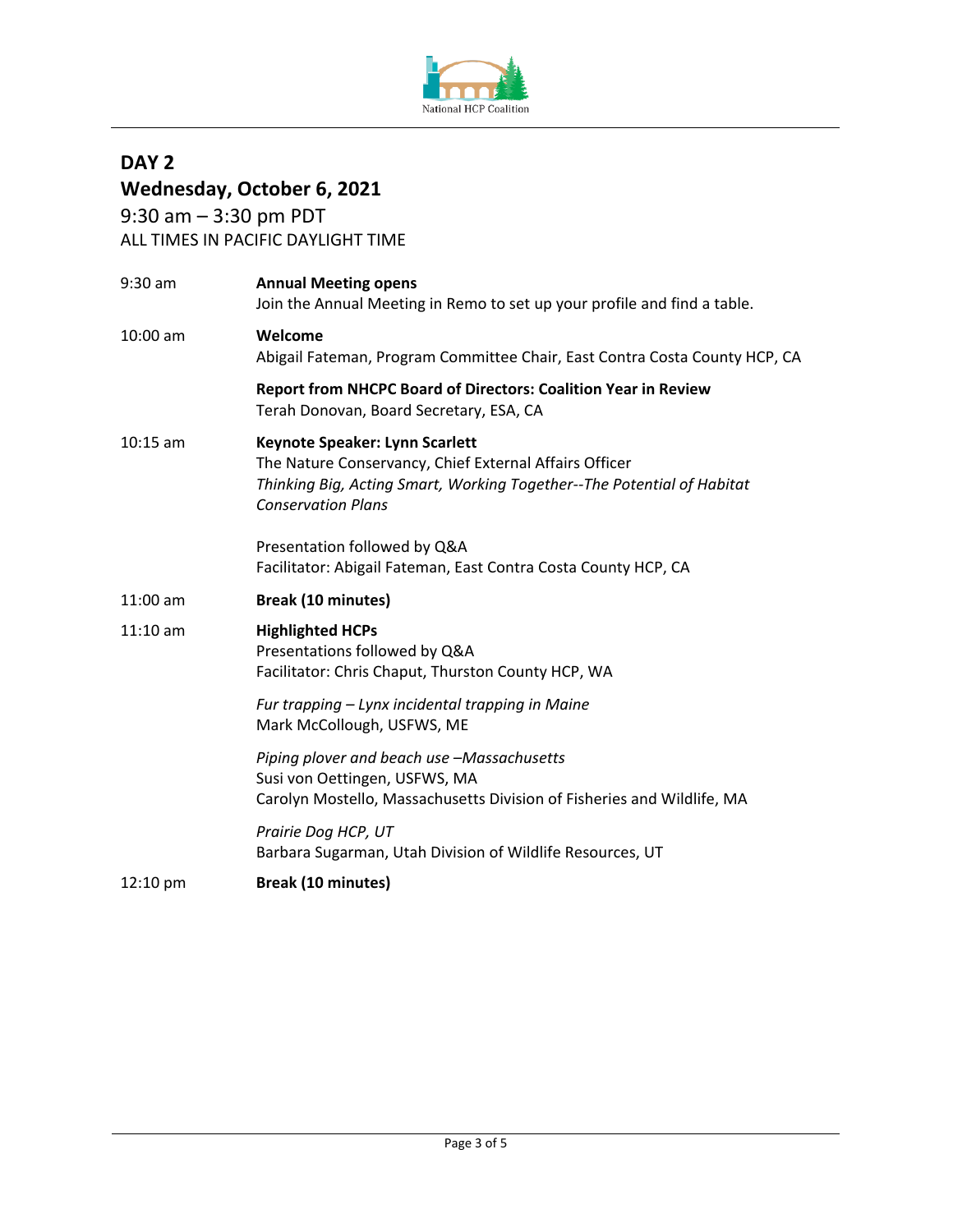

**DAY 2**

## **Wednesday, October 6, 2021** 9:30 am – 3:30 pm PDT ALL TIMES IN PACIFIC DAYLIGHT TIME 12:20 pm **Monitoring and Adaptive Management** Presentations followed by Q&A Facilitator: Rebecca Pfaller, Florida Fish and Wildlife Commission, FL *Part I. Development of the Upper Santa Ana River Comprehensive Adaptive Monitoring and Management Program (CAMMP)* Heather Dyer and Joanna Gibson, Upper Santa Ana River HCP, CA *Part II. Building a Data Management and Reporting Portal for the Upper Santa Ana River CAMMP* Scott Fleury, ICF, CA *Incorporating Climate Change Adaptation into Natural Resource Management Plans* Betsy Miller, Upper Santa Ana River Wash HCP, CA 1:20 pm **Break (10 minutes)** 1:30 pm **Innovative Monitoring Techniques** Presentations followed by Q&A Facilitator: Clifton Ladd, Blanton and Associates, TX *eDNA: Molecular Detection of Cryptic Species and Applications* Dan Chase, Resource Environmental Solutions, CA Gregory Schumer, Genidaqs, CA Scott Blankenship, Genidaqs, CA *The Nosey Business of Conservation Biology* Skye Standish, Wildlife Research Scientist and Detection Dog Handler, CA *Audio Monitoring Technologies Enhance Management Data Necessary for Conservation Stewardship* Michael R.J. Forstner, Texas State University, TX 2:40 pm **Closing Remarks from the NHCPC President and Social Hour** Commissioner Valerie Covey, National HCP Coalition President, Williamson County HCP, TX 3:30 pm **Social Hour End**